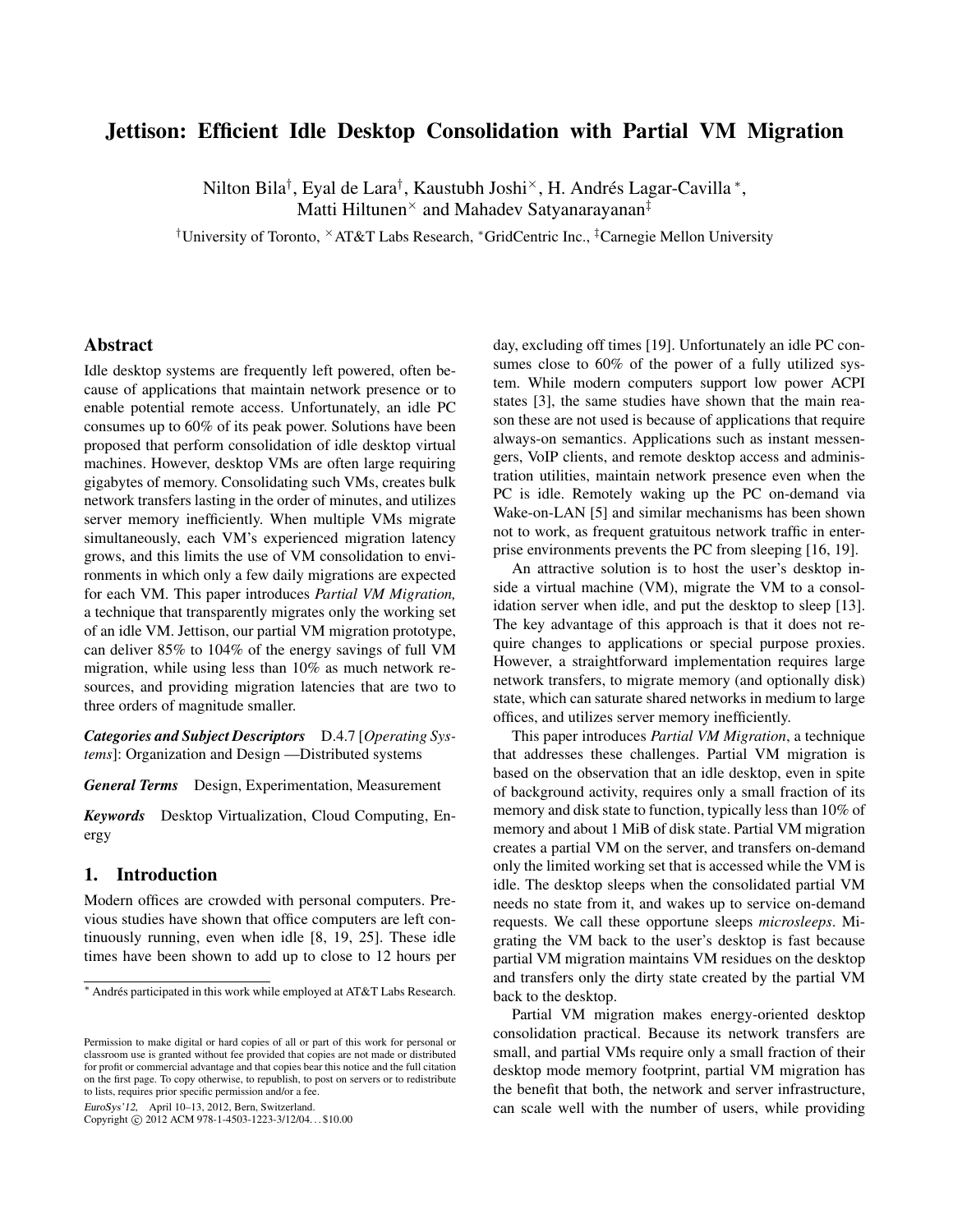migration times that are very small. High migration efficiency creates more opportunities for energy savings, because shorter periods of idleness can be targeted. Fine-grain migration also lowers the penalty for poor migration decisions. If an idle user becomes active much sooner than expected, he hardly notices that his VM has migrated. This approach is suitable for personal computers, such as desktops and laptops, which have local execution state, and we refer to these simply as desktops.

Jettison is our desktop based partial VM migration prototype. Our experience with a Jettison deployment shows that significant energy savings are achievable without negative impact on user experience. Within an hour of inactivity, desktops were able to save up to 78% of energy. Experienced migration times were near 4 seconds and migration sizes averaged under 243 MiB for Linux desktop VMs with 4 GiB of nominal memory. Our experiments also show that, in a simulated environment with 500 users, partial VM migration can deliver similar energy savings as full VM migration, while using less than 10% as much network resources, and providing migrations latencies that are three orders of magnitude smaller. The capital investment needed to achieve these energy savings is modest. Even a small private cloud can support a large number of desktop VMs because the VMs migrated there have small network and memory footprints: they only do what is needed to sustain always-on semantics for desktop applications. While our current prototype targets VMs with local storage on the desktop, the approach is equally applicable to enterprise deployments with shared network storage. Similarly, partial VM migration is complementary to solutions like Intelligent Desktop Virtualization (IDV) [6] that simplify desktop management by centralizing it, while supporting local execution. Whereas these approaches concentrate on managing and backing up the VM persistent state, partial VM migration is mainly concerned about migration of run state.

This paper makes five contributions: (i), it shows that the working set of an idle VM is small and consists mostly of memory state (disk is less than  $1\%$ ); (ii), it shows that migrating a VM in full is unnecessary, and indeed does not scale well for energy oriented idle desktop consolidation; (iii), it shows that on-demand state requests are clustered enough to allow desktops to save energy by sleeping between request bursts; (iv), it shows that partial VM migration can save as much energy as full VM migration while sending less than 10% of the data, with migration latencies that are three orders of magnitude smaller; and (v), it presents a complete architecture used to consolidate idle partial VMs and reintegrate them back to their desktop, when active.

The remainder of the paper is organized as follows. Section 2 motivates the need for partial VM migration, by demonstrating that migrating VMs in full is inadequate for energy oriented consolidation of idle desktop VMs. Section 3 introduces partial VM migration as a technique to



Figure 1. Desktop/laptop usage and idle periods

reduce energy use of idle desktops. Section 4 describes Jettison, our implementation of partial VM migration. Section 5 presents results from a our deployment of Jettison and, by using simulations, Section 6 extends these results for large office environments and evaluates the scalability of our approach. In Section 7, we discuss the sensitivity of our results, the implications of using network accessible shared storage, the implications of our approach to hardware and software reliability, and how our approach fits within the context of virtualization solutions in the market place. Section 8 discusses related work, and Section 9 concludes the paper.

## 2. Motivation

Our research confirms prior studies (e.g., [19]) that desktops are powered up but idle significant portions of time. Figure 1 illustrates activity traces collected from desktop and laptop machines in a research lab for 500 person days. Each line represents one machine day, with a dot indicating that the machine is in use, and a white space that the machine is idle. The figure shows that, in addition to the overnight and lunch time idle periods, there are numerous significant idle periods that are opportunities for energy savings. However, to take advantage of these periods, the following requirements must be met:

- 1. Quick resume: To ensure user acceptance, the desktop must be restored in a few seconds when the user resumes their work.
- 2. Conservation of the network resources: With 100s or 1000s of users in one organization, frequent desktop migrations put significant strain on the network.
- 3. Cost effective: The extra capital cost incurred by the consolidation servers must be small enough that it does not exceed the savings from reduced energy use.

While prior work (e.g., [13]) proposes desktop consolidation using existing VM technology (live migration [12] and ballooning [23]), we find such techniques fall short in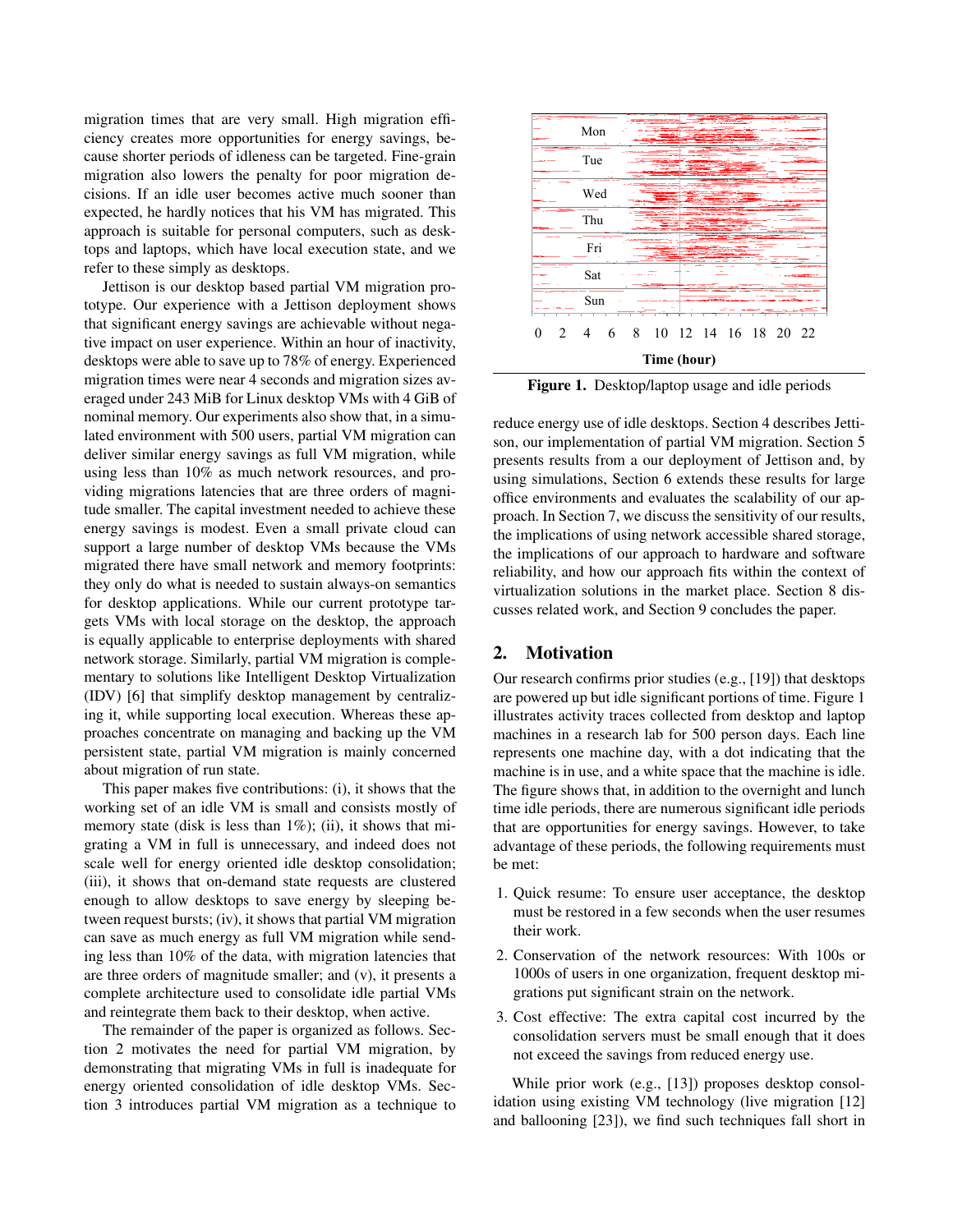meeting these requirements. We performed experiments to quantify the performance of existing VM technologies on enterprise class hardware<sup>1</sup>. In these experiments, the desktop VM was warmed up through a script that loaded a number of documents and web pages and then idled. After one minute of idleness, the VM was migrated to the consolidation server through a dedicated network switch. The VM used shared storage, provided through Redhat's network block device GNBD, which ensured disk availability upon migration. Each experiment was repeated 5 times and we report the average results. Even though the footprint of the VM was 4 GiB, the script would consistently lead the VM to using only 1.2 GiB of its memory.

Live migration [12] provides an obvious baseline. In our experimental setup, the average latency of live migration is 38.59 seconds, and the average network bandwidth consumed is 4.27 GiB. However, the migration of one VM at a time does not give the full picture of the user experience. Specifically, a "boot storm" occurs when multiple users start work or resume work at the same time or in close proximity. As expected, live migrating multiple VMs out of a single consolidation server concurrently degrades linearly: 4 VMs takes an average of 137 seconds, while 8 take 253 seconds. Staggering the resume times helps, but even with 20 second pause between resumes of 8 VMs still results in average latency of 115.62 seconds. Not only is live migration unable to ensure quick resumes, but it will introduce significant strain on the network (number of migrations times the average VM size) as we will demonstrate in Section 6.

Ballooning is a technique that allows the memory footprint of a VM to be shrunk when desired and thus, using it before consolidations could alleviate some of the disadvantages of live migration. While ballooning is able to shrink the VM footprint, this happens at a considerable expense of time and I/O. In our experiments with Xen's ballooning implementation, our idle VM's footprint reached its saturation point at 423 MiB (swapping turned on to avoid killing any processes), but ballooning took an average of 328.44 seconds to reach this saturation point. In the process, it evicted  $275.99 \pm 9.25$  MiBs of disk cached state and swapped out  $449.08 \pm 51.55$  MiBs of main memory to secondary storage, using the network resources. While the ballooned VMs can be easily migrated—the VMs with 423 MiB footprints were migrated on the average in 4.86 seconds—the memory state swapped out and the cached disk state have to be reconstructed from the shared storage after resume resulting in additional network usage and slowed desktop responsiveness. Thus, while ballooning reduces the VM's footprint on the consolidation server, it fails to significantly reduce network bandwidth. Even if we use local disks instead of shared storage in order to reduce network usage, the ballooning latency

<sup>1</sup> Xen VMs with 4 GiB of memory and 12 GiB of disk; Dell Poweredge R610, 24 GiB of RAM, 8 2.3 GHz Xeon cores, Fusion-MPT SAS drives, and a Broadcom NetXtreme II gigabit NIC.

is still prohibitive for our goals and, in this case, the desktops must to be woken up to serve pages being swapped in while the desktop VM executes at the consolidation server.

## 3. Partial VM Migration

Partial VM migration allows user applications to maintain network presence while the desktop sleeps. It transfers the execution of an idle VM to a consolidation server, and fetches the VM's memory and disk state on-demand. Partial VM migration differs from post-copy VM migration [17] in that the migration is not executed to completion. Instead most of the VM state remains as a residual on the user's desktop in anticipation of a reverse migration. Partial VM migration does not require application modifications, the development of specialized protocol-specific proxies or additional hardware.

When the VM is executing on the desktop, the desktop has all of the VM's state, which provides full system performance to the user. When on the server, only the working set required for idle execution is available there.

By migrating only the limited working set that is accessed while the desktop remains idle, partial VM migration allows for high consolidation ratios on the server, and makes it possible to save energy by migrating often throughout the day without overwhelming the network infrastructure. Similarly, migrating back to the user's desktop is fast because only the dirty state created by the partial VM is reintegrated back into the desktop.

Partial migration leverages two insights. First, the working set of an idle VM is small, often more than an order of magnitude smaller than the total memory allocated to the VM. Second, rather than waiting until all state has been transferred to the server before going to sleep for long durations, the desktop can save energy by microsleeping early and often, whenever the remote partial VM has no outstanding on-demand request for state. Existing desktops can save energy by microsleeping for few tens of seconds. Shorter intervals do not save energy because the transient power to enter and leave sleep state is higher than the idle power of the system. The challenge is to ensure that the desktop microsleeps only when it will save energy. In the next sections, we determine strategies that answer the following questions:

- 1. When should a desktop microsleep?
- 2. How can prefetching be used to optimize microsleep opportunities?

We first describe how we migrate idle VM working set on-demand, and describe a deployment of our partial VM migration prototype from which we collected memory and disk access traces for the analysis.

## 3.1 Working Set Migration

When consolidating a VM from the desktop to the server, partial VM migration transfers memory state only as the VM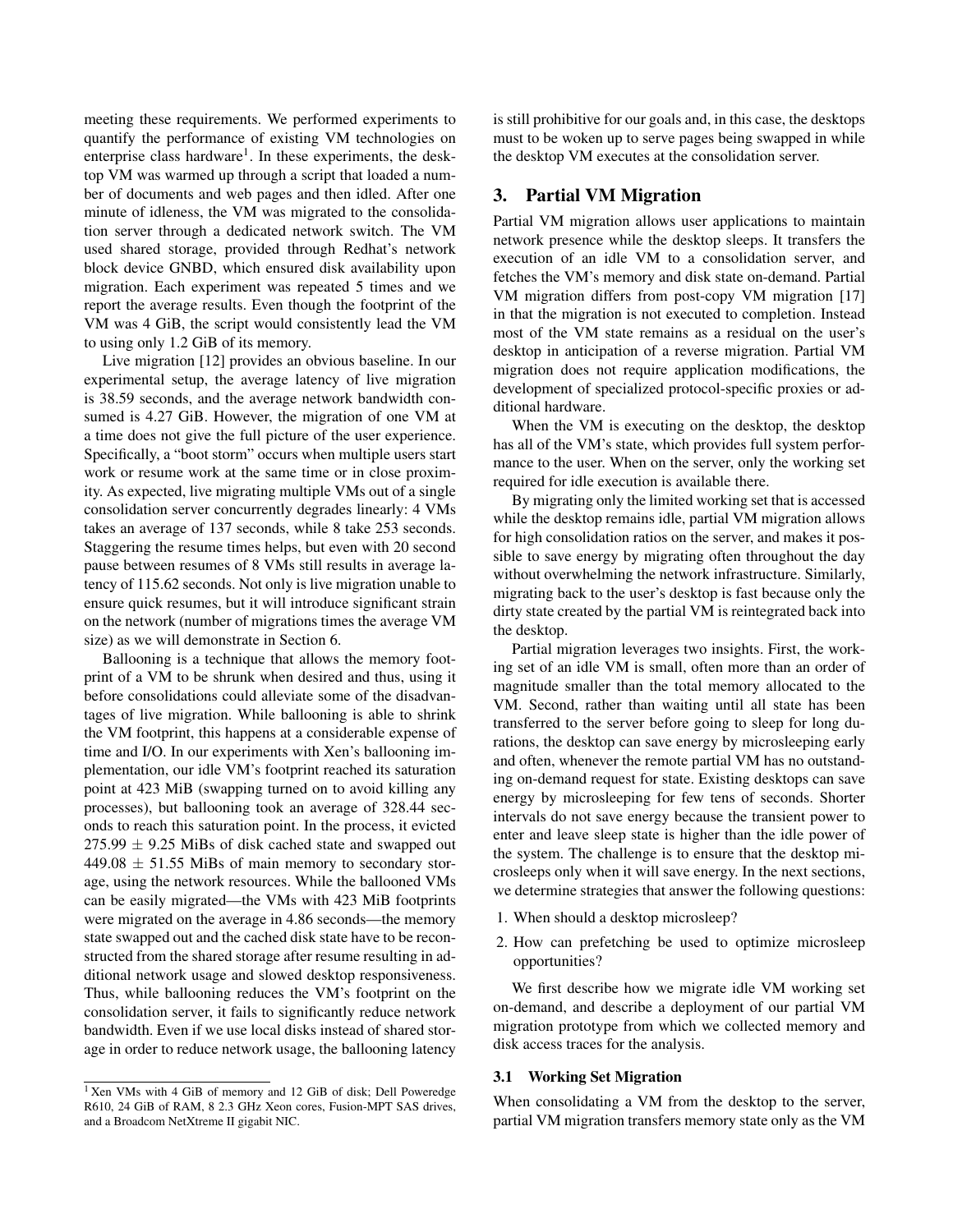

Figure 2. Distribution of working set sizes of idle Linux VMs with 4 GiB of memory.

requires it for its execution. During consolidation, partial VM migration transfers only a VM descriptor, which contains VM configuration (e.g. device listing, memory limit), virtual CPU register state, and page table pages set up by the VM's kernel. The descriptor is used to set up page tables and start the partial VM's execution. As the VM tries to access its pages, it causes faults that are handled by an external process. This process migrates each faulting page from the desktop, on-demand. We refer to these page faults accesses as *remote faults*. Once migrated, future accesses to a page do not result in remote faults. To improve performance, accesses caused by allocations that overwrite whole pages are handled differently. These faults are handled locally by the VM's kernel with no remote fault ensuing.

For VMs with local disk images rather than shared network storage, disk state is also migrated from the desktop on-demand. At consolidation time, only device configuration is transmitted as part of the descriptor. Each first time disk block access results in its migration from the desktop. First block accesses that result in whole block writes are also handled locally by the disk driver.

### 3.2 State Access Traces

We collected traces of idle VMs memory and disk accesses in a deployment of our prototype implementation of partial VM migration on the desktops of three users over a seven week period. To identify idle periods, we monitored UI activity and if the user was found to be inactive for at least 15 seconds, a 5 second dialog was displayed, warning of an impending VM consolidation. If no response was given, we considered the user idle and the VM was consolidated. Each VM's 12 GiB disk image was stored locally on the desktop.

Figure 2 shows the distribution of working set sizes of the three user VMs over 313 idle periods. These desktop VMs were each allocated 4 GiB of memory and were used as general purpose Linux desktop systems with applications such as Web browsers, document processors and instant messengers. Idle periods occurred throughout the day.

The mean memory working set was only 165.63 MiB with standard deviation of 91.38 MiB. The mean working set size is barely 4.0% of the VMs allocated memory. The mean size of disk accesses during these idle times was 1.16 MiB with standard deviation of 5.75 MiB. The implications of a small memory and disk footprint are: (i), little state needs to be migrated when consolidating, a benefit in terms of reduced network load; (ii), little state needs to be migrated when resuming, a network benefit, but also, more importantly an improvement of user experience by reducing reintegration latency; and (iii), limited memory needs to be committed to each running VM on the server, a benefit in terms of reduced infrastructure costs.

#### 3.3 When to Microsleep

A desktop system experiences increased power use during transitions to sleep and wake-up. A microsleep will only save energy if it lasts long enough to compensate for the transient energy rise required to enter sleep and wakeup the system to serve a remote fault.

Specifically, the energy use of an idle desktop system is given by:

$$
E_i = P_i t_i \tag{1}
$$

Where  $E_i$  is the energy used in watt hours,  $P_i$  is the system's idle power rate and  $t_i$  is the idle time in hours.

The energy use of an idle system that microsleeps is:

$$
E_{\mu} = P_i t_{i'} + P_o t_o + P_s t_s + P_r t_r \tag{2}
$$

Where  $t_{i'}$  is the portion of time the system remains powered,  $P<sub>o</sub>$  and  $t<sub>o</sub>$  the power rate and time the system spends entering sleep,  $P_s$  and  $t_s$  the power rate and time the system spends in sleep, and  $P_r$  and  $t_r$  the power rate and time the system spends exiting sleep.

Power rates,  $t_o$ , and  $t_r$  depend only on the desktop's profile. In typical desktops,  $P_s$  is often an order of magnitude smaller than  $P_i$ , and  $P_o$  and  $P_r$  are larger than  $P_i$ . Then, microsleep can only save energy if  $t_s$  is long enough to compensate for increased energy use during  $t_o$  and  $t_r$ . The shortest interval for which it is energy efficient to microsleep is one in which  $E_i = E_\mu$ . In such interval the system wastes no time awake, so  $t_{i'} = 0$ , and the interval is given by:

$$
t_b = \frac{-P_s(t_o + t_r) + P_o t_o + P_r t_r}{P_i - P_s} \tag{3}
$$

Plugging in our desktop profile from Table 1, we find that, for our systems,  $t_b = 32.22$  seconds. Thus, our desktop should microsleep only when there is an expectation that no remote faults will arrive in at least the next 32.22 s.

To determine the likelihood of a fault-free period of at least  $t_b$  length, we determine the conditional probability of that the next remote fault will arrive in less than  $t_b$  as a function of the *wait time*  $(t_w)$ , the time interval that has elapsed since the last remote fault arrived at the desktop.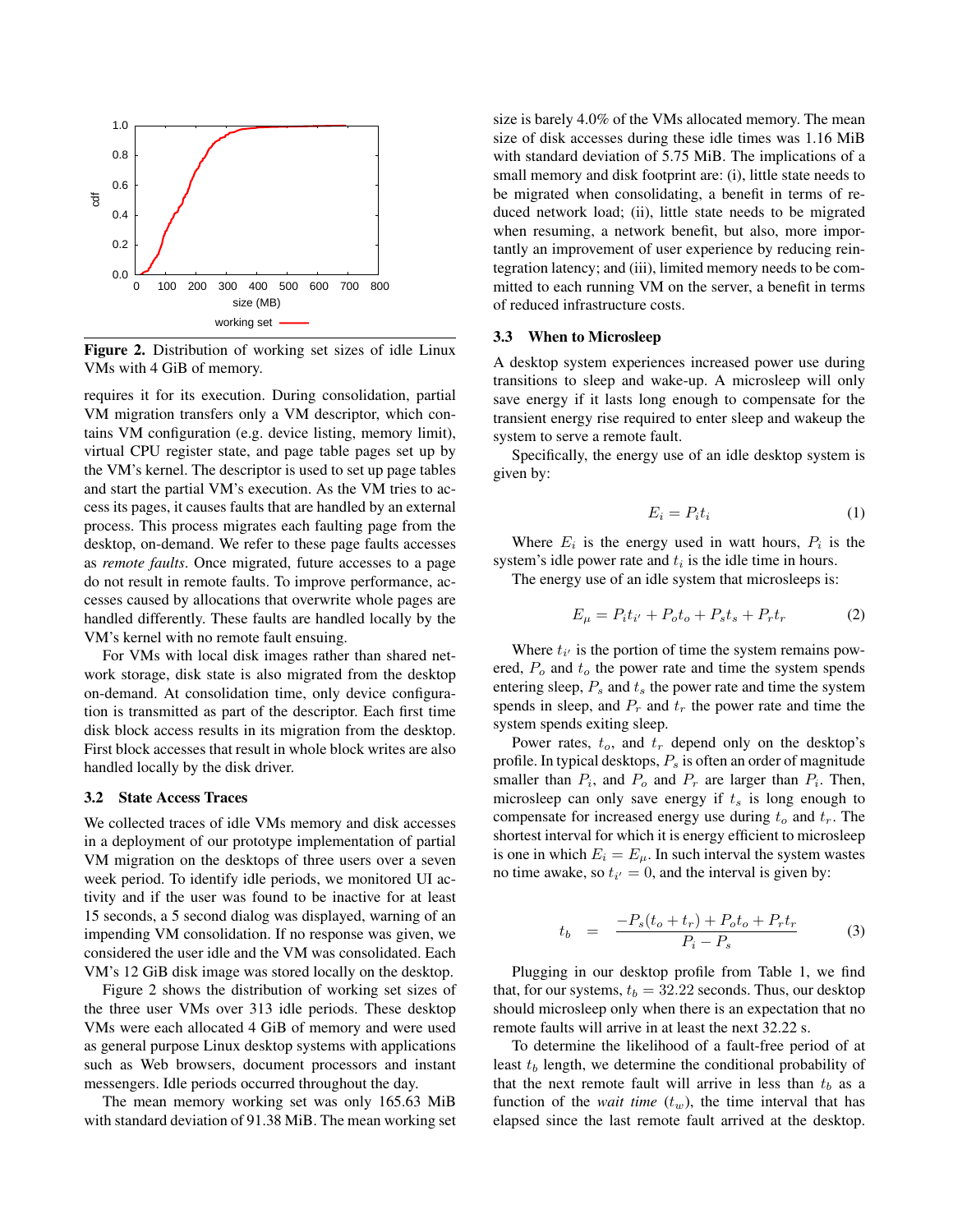

Figure 3. Conditional probability that the next remote fault will arrive in less than 32.22 s as a function of the wait time. More formally,  $p(I \lt t_b + t_w | t_w)$  is the probability of interarrival I being energy inefficient.

Figure 3 plots the conditional probability that the next remote fault will arrive in less than 32.22 s based on remote fault inter-arrival times for the prototype deployment of the previous section. The figure shows that as the wait time increases up to 28 s, the likelihood of seeing the next remote fault in less than 32.22 s decreases rapidly. This is because faults are highly correlated, and indeed more than 99.23% of remote faults occur within one second of previous faults. The implication is that for the vast majority of faults, when the desktop wakes up to service one fault, it will likely be able to service faults that follow immediately, avoiding many inefficient microsleeps. With wait times immediately above 28 s, the probability of seeing a remote fault increases significantly because 60 s inter-arrivals are common, typically because of timer based events.

We determine next the optimal value of wait time,  $t_w$ , that minimizes the energy waste as follows:

$$
\min E_{waste}(t_w) = t_w E_i + p(I < t_b + t_w | t_w) E_\mu \tag{4}
$$

Where  $E_{waste}$  is the total energy wasted. To compute  $E_{\mu}$ , we assume the worst case, in which a fault occurs immediately after the desktop enters sleep so that  $t_s = 0$ and  $t_{i'} = 0$ .

With our desktops' energy profile,  $E_{waste}$  is shown in Figure 4, and it is clear that the energy waste minimizing  $t_w$  is 6 seconds.

### 3.4 State Prefetch

We use prefetching to increase the frequency and length of energy efficient inter-arrivals. Prefetching proactively migrates state to the server and allows faults to be serviced locally on the server, not requiring the desktop to be awake.

As discussed in Section 3.1, most state transfer, hence remote faults, is caused by memory accesses (more than 99%). As a result, we concentrate our efforts on reducing memory faults and allow disk requests to be serviced on-demand, independent of whether storage is local or networked.



Figure 4. Expected energy waste as a function of sleep timeout  $(t_w)$ .



Figure 5. Effect of hoarding and on-demand prefetching on microsleep lengths.

We explored two prefetch strategies. The first, *hoarding*, explores similarity in page frame numbers accessed between different migrations of the same VM. At the time of consolidation, this approach fetches a sequence of pages whose frame numbers were requested in previous instances in which the VM was consolidated. In the second prefetch strategy, *on-demand prefetch*, we exploit spatial locality of page accesses by using a pivot window to prefetch pages whose frame numbers are near a requested page. Both strategies fetch pages into a per VM buffer, either in disk or in a discrete memory location, and pages are only committed to the partial VM's memory when the VM attempts to access them. This approach ensures that prefetching does not grow the memory footprint of an idle VM, and whenever the prefetch buffer is full it can evict pages unlikely to be used.

Figure 5 compares the performance of hoarding and ondemand prefetch per MiB of migrated state. The figure, uses simulation results based on page access traces from a user VM from our deployment that is consolidated 58 times. The primary performance metric is the average length of time of each microsleep. The objective of prefetch is to reduce the number remote faults that interrupt microsleeps. Figure 6 shows the energy savings for the same VM, normalized over the energy the desktop uses during those idle periods when left powered. We compute energy use of the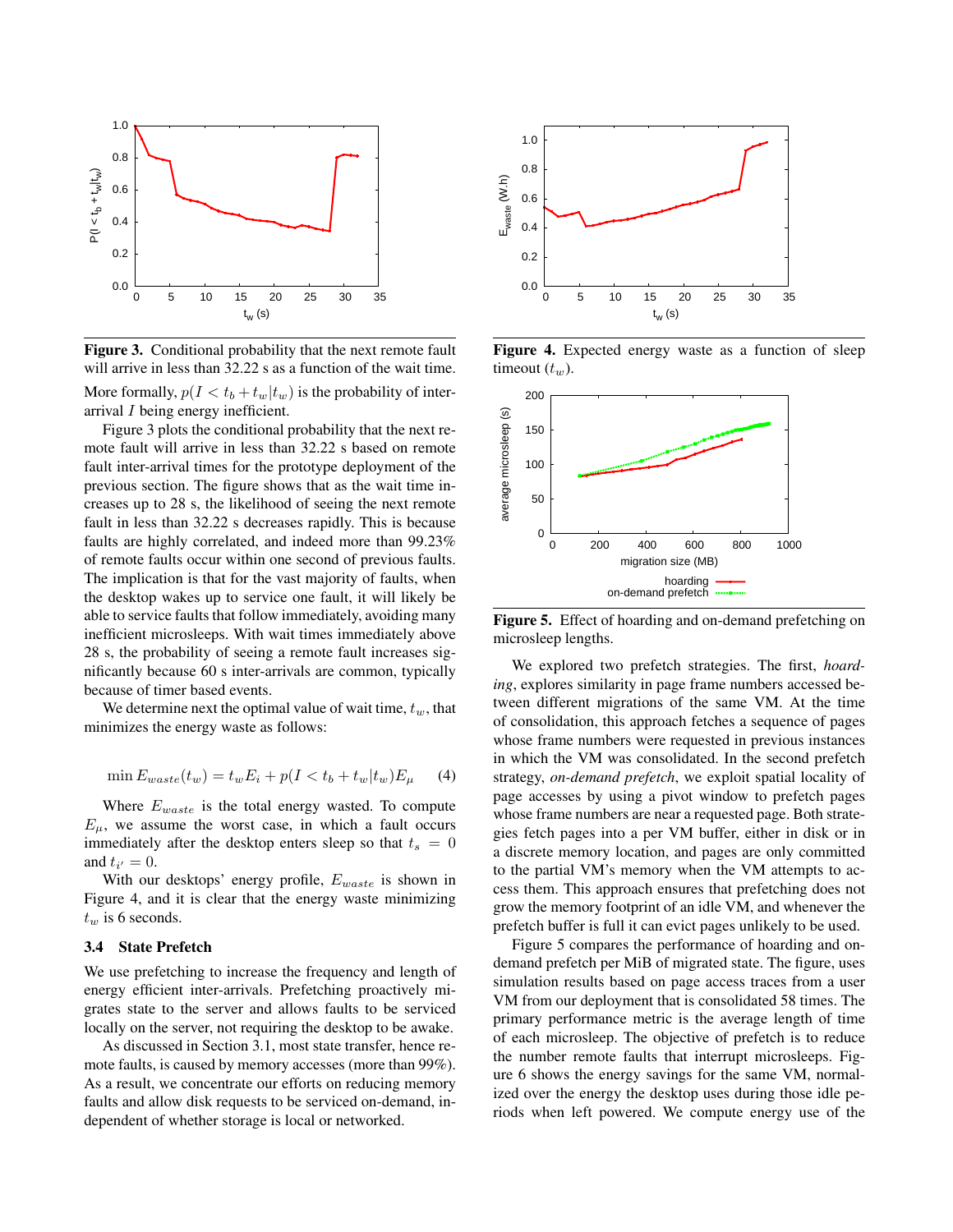

Figure 6. Effect of hoarding and on-demand prefetching on energy savings.

desktop by aggregating energy used over each interval the desktop would be idle, suspending, sleeping and resuming under each prefetch strategy, using Equation 2. For any given migration size, on-demand prefetch increases average microsleep durations faster than hoarding, which result in slightly better energy savings. Migration size is composed of state migrated by the prefetch strategy, and state fetched due to a prefetch cache miss. Our results indicate that ondemand prefetch is better at predicting contiguous sequence of requests. Hoarding can more often miss requests in the middle of a cluster, resulting in extra desktop wake-ups.

We also experimented with an approach that combines hoarding and prefetch, and found it to yield an improvement in energy savings for a given migration size of only 1 to 4% over on-demand prefetch alone. However, an attractive feature of on-demand prefetch is that it does not create bulk network transfers which can quickly congest the network, rather, it amortizes state migration over the duration of consolidation, as state is needed by the VM. Given similar energy savings performance, on-demand prefetch is preferable.

Separately, we also explored maintaining VM residuals on the server and found it to have limited success in reducing remote faults. In our experiments, page content reuse across subsequent consolidations of the same VM, averaged 28%. Fewer than one third of a VM's page requests could be serviced from residuals stored from previous server instances of itself. While we did not explore page content sharing across different VMs, we expect it's effectiveness in reducing remote faults to be no better than with same VM residuals.

For the remainder of the paper we use on-demand prefetch for memory migration and fix the prefetch pivot window size at 20 pages, which we found to deliver the highest savings per MiB. We also fix the prefetch cache at 50 MiB as prefetched pages are commonly used within a short period, and with such buffer we see little re-fetch of evicted pages.

## 4. Jettison

Our partial consolidation prototype is Jettison. It is implemented on top of the Xen 3.4 hypervisor [10]. Xen is a type

1 hypervisor which runs in the highest processor privilege level and relegates guest domains to lower privilege ones. Xen supports an administrative guest, domain 0 (henceforth dom0) and multiple unprivileged guests, domUs. In our architecture desktop environments are encapsulated in domUs.

Jettison is implemented as modifications to the hypervisor, daemons in dom0, and patches to the domU kernel. Our implementation currently supports paravirtualized guests, and we plan to extend it to also support fully virtualized VMs. In the discussion below, we explain where changes are needed for fully virtualized VMs.

Jettison runs the following components on the dom0 of the desktop system. An *activityMonitor* daemon, responsible for detecting user activity, initiating both consolidation and user-triggered reintegrations, and suspending the desktop system to memory sleep (S3). At present, activityMonitor monitors keyboard and mouse and, after an user configured period of inactivity, provides an on-screen warning for another pre-configured period, before consolidating the VM. Our defaults are 15 and 5 seconds for the inactivity and warning periods, respectively. Only while the VM is consolidated, the desktop runs a *memserv* and a *diskserv* processes, responsible for serving memory pages and disk blocks, respectively, to the server over TCP. memserv, maps all of the consolidated VM's frames with read-only access.

On the consolidation server's dom0, Jettison runs a *remoteWakeup* daemon and two additional processes for each domU. remoteWakeup wakes up a sleeping desktop via Wake-On-LAN [5] whenever remote state is required. A *memtap* process monitors VM page faults, notifies remote-Wakeup and issues page requests to memserv running on the desktop and, on response, updates the VM's page frame. memtap maps its VM's frames with write access so it can perform direct updates.

Xen employs a split device model in which a device front end interface runs in the kernel of domU, and a backend, implementing the functionality of the device, runs in dom0. *cownetdisk* is our instantiation of the block device backend for consolidated VMs with desktop local storage. It is based on the blocktap interface [24] and implements a copy-onwrite networked disk device. While a VM runs on the server, cownetdisk maintains two sparse virtual disk slices as files in dom0. The bottom slice, the read-only slice, keeps blocks that have only been read by the VM, and the top slice, the dirty slice, maintains all that have been written to. A bitmap is used to identify the valid slice for a block. Read requests for blocks not in the server are fetched from the desktop and placed in the read-only slice. First writes to a block cause the promotion of the block to the dirty slice. Once a block is promoted, all future accesses occur in the top slice. Writes to blocks not present in the server cause a fetch from the desktop first, and an immediate promotion. The exception are whole block writes, which cause only a promotion. On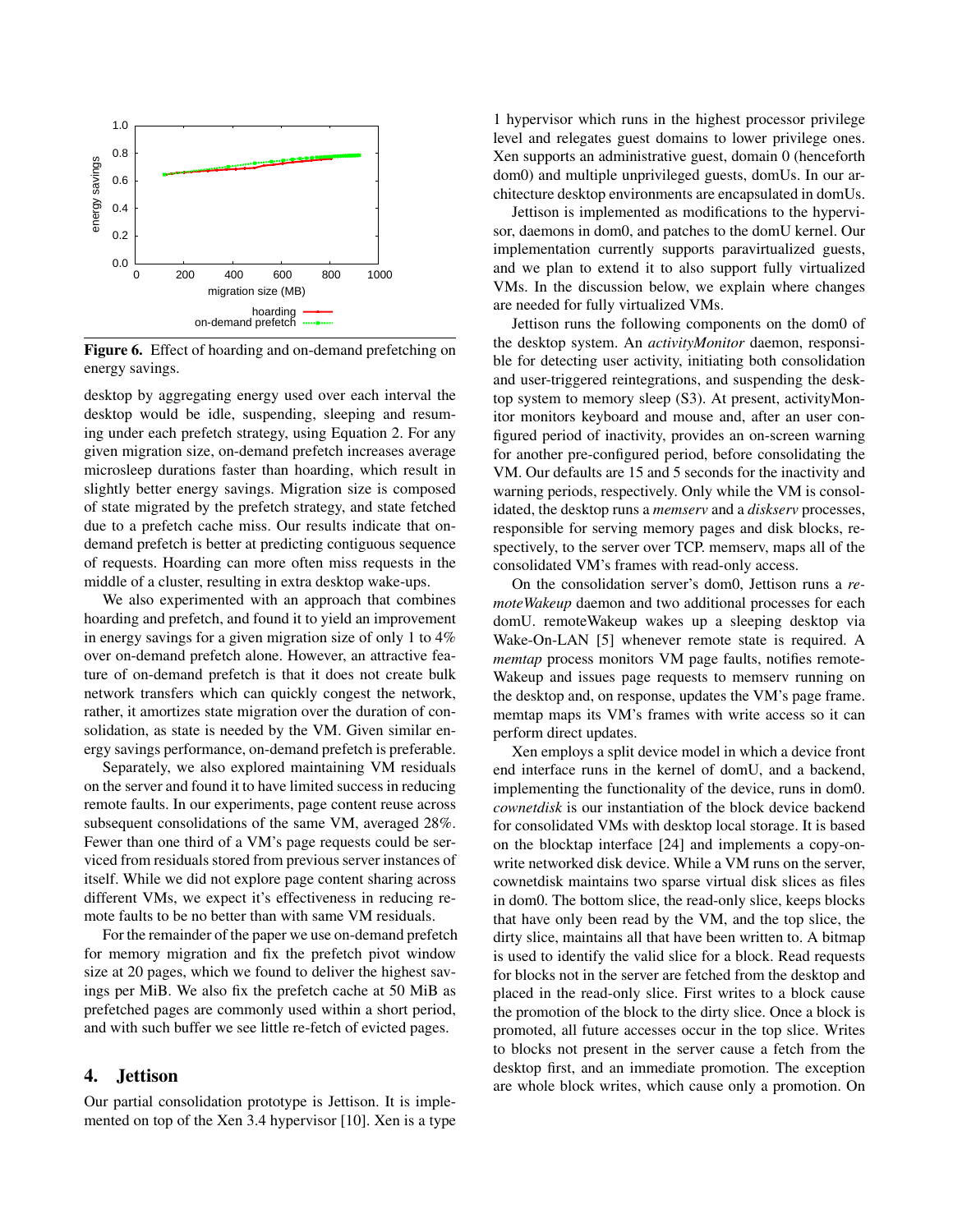a remote fetch, cownetdisk also notifies remoteWakeup first, to ensure that the desktop is awake.

*When to consolidate and reintegrate?* The decision to consolidate rests on three conditions: (i) user idleness - the user is not actively engaging the VM, (ii) server capacity the server has sufficient resources to accommodate the VM, (iii) VM idleness - the VM can execute on the server with sufficient autonomy from the desktop, such that the desktop can sleep and save energy.

We determine user idleness by monitoring keyboard and mouse activity. In the absence of activity, we provide an onscreen warning, that allows the user to cancel consolidation.

On the server we care primarily about memory availability. When deciding to consolidate an idle VM, Jettison checks that the server has enough memory to accommodate it. Because a partial VM requires only a fraction of its nominal memory, we must estimate the size of its working set before migration, and ensure that the server can accommodate it. Initially, we estimate the working set size from the observed sizes in our deployment. This estimate can then be adjusted based on the VM's previous history on the server. The median working set size of our VMs was 157.87 MiB. If during server-side execution, the VM requires less memory, some, though minimal, server memory is left un-utilized. If the VM requires more memory than estimated, and the server has enough free memory, it allocates it as needed. If not, the server evicts the VM back to its desktop.

Consolidating a VM to the server is only feasible when it allows its desktop to sleep long enough to conserve energy. This requires that the VM is accessing minimal amount of disk and memory state resident on the desktop. While the VM runs on the desktop, we monitor it's I/O and CPU usage. Xen already maintains these statistics, which we can access to determine that the VM is idle. We can determine memory usage periodically via the hypervisor's *dirty state tracking* mechanism. Xen can initially make all pages of a VM readonly and, an attempt by the VM to make a write is trapped by the hypervisor, which sets a dirty bit for the page.

The decision to reintegrate a VM to the desktop is symmetrical to that of consolidating it to the server. It hinges on failures to meet idleness and server capacity conditions. That is, either the user becomes active, the VM becomes active and requires a large amount of state from the desktop, or the server's capacity is exceeded.

*What happens during consolidation?* On the desktop, the execution of the VM is halted and our dom0 tools generate a VM descriptor and all memory state of the VM remains in core. The descriptor contains VM configuration metadata, such as device configuration, VCPU register state, page table pages, and configuration pages shared between the domain and hypervisor. The largest component of the descriptor are the page table pages. The descriptor is migrated to the server which creates a new domain and begins its execution.

On the desktop, a diskserv and a memserv processes are instantiated and device backends are disconnected from the halted VM. Whenever these state servers receive a request, they notify the activityMonitor so it knows not to schedule an immediate sleep of the desktop.

As the VM begins execution on the server, it faults on page accesses. These faults generate an interrupt handled by the hypervisor. In turn, using an event channel, Xen's inter-domain communication interface, the hypervisor notifies the memtap process of the fault and suspends the faulting VCPU. When memtap has received the page and updated the VM's frame, it notifies the hypervisor via the same event channel. The hypervisor then re-schedules the faulting VCPU for execution.

*What happens during reintegration?* When the VM resumes execution on the desktop, for example, because the user has returned, any state that was modified while it ran on the server needs to be integrated into the desktop state. Because the desktop contains all of the VM's state and, only a small fraction of it has become stale, we only need to migrate back the new state. For this, we use the disk and memory dirty state tracking mechanisms described above. When the VM is reintegrated, only pages and disk blocks marked as dirty are migrated to the desktop.

On the consolidation server, the VM is halted and our dom0 tools map in dirty memory frames and VCPU register state, and send their contents to the desktop. The dirty disk slice, if any, is also sent. On the desktop, the VM's memory frames are mapped with write permission by our dom0 tools, which update them with received dirty state. In parallel, the dirty disk slice is merged with local disk. Once all state has been updated, device backends are started and the VM is allowed to begin execution.

*Network Migration* is supported within LAN environments where both the desktop and the server are in the same Layer 2 broadcast domain. In these environments, because Jettison VMs rely on host network bridging and maintain the same MAC address across hosts, they continue to receive network packets that are destined to them after migration. This allows existing connections to remain active, with minimal latencies during migration. When the desktop and server connect via a Layer 3 or above network device, the device must ensure that both are in the same broadcast domain. For example, a router must include both the desktop's and the server's subnets within the same Virtual LAN.

*Dynamic Memory Allocation* is achieved by allocating on-demand the underlying pages of memory of a consolidated VM. For paravirtualized guests, we realize on-demand allocations through the concept of a "ghost MFN". Xen uses two complementary concepts to address a page frame. Machine frame number (MFN) refers to the machine address of the frame, as viewed by the MMU. Physical frame numbers (PFNs) are indirect addresses given to the paravirtual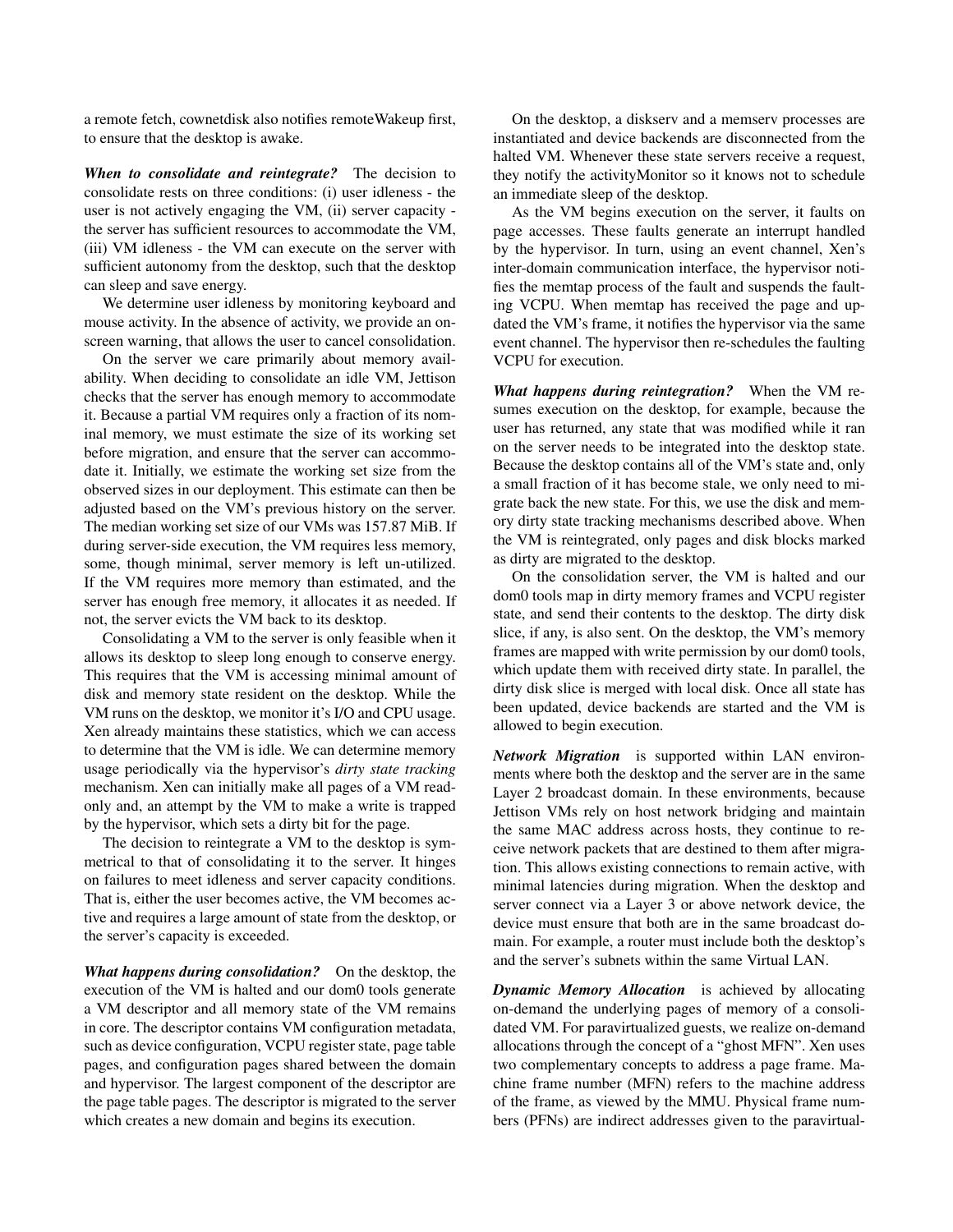ized VM kernel to refer to the real MFNs. PFNs give the VM the illusion of having access to a contiguous address space. A ghost MFN has the property of serving as a placeholder that encodes the PFN that it backs, and a flag indicating absence of actual allocation. The ghost MFN is placed in lieu of an allocated MFN in the page tables, and the PFN-to-MFN translation table that each Xen paravirtual guest maintains. The first guest access to the PFN triggers a shadow page fault in the hypervisor, which is trapped and handled by allocating the real MFN to replace the ghost. We limit fragmentation of the hosts free page heap by increasing the granularity of requested memory chunks to 2MiB at a time, while still replacing ghost MFNs one at a time.

While we have not implemented dynamic memory allocation and remote fault handling for fully virtualized guests, known as hardware assisted VMs (HVMs), we plan to use Xen's built-in populate-on-demand (PoD) mechanism to do both. PoD maps PFNs to MFNs on-demand for HVMs, by faulting on first access to each page. This mechanism is used to boot HVMs with lower memory commitments than their maximum reservation, maximum. PoD allocates a preset target memory to a per-guest cache, and maps pages to the guest's memory on-demand. When the cache runs out of pages, PoD scans the memory of the guest for zero pages, unmaps and returns them to the cache. For our purposes, we will modify the PoD cache so it starts with a chunk-size of memory, and when it runs out of pages, instead of scanning for zero pages, it gets additional allocation chunks from the hypervisor, as we do for our ghost MFN implementation.

We note that in both approaches, the faults used to allocate memory on-demand are the same we use to fetch missing state on-demand. That is, when a fault occurs, first, we commit the backing page to the VM, and then notify memtap to fetch the content from the desktop.

### 5. Prototype Evaluation

We evaluated the performance of Jettison with a deployment that involved four users and lasted 6 days. We use the results of this deployment to answer the following questions:

- 1. How much energy is saved by partial VM migration?
- 2. Does microsleeping save energy?
- 3. How much state needs to be migrated to the consolidation server to run an idle VM?
- 4. How much data needs to be migrated back to the desktop when reintegrating the VM?
- 5. How long does it take to migrate a consolidated VM back to the desktop?

### 5.1 Experimental Setup

Our deployments employed desktop systems and a consolidation server. When the users were active, VMs ran on the desktops. When inactive the VMs migrated to the server.

| <b>State</b>   | Time(s)     | Power $(W)$    |
|----------------|-------------|----------------|
| Suspend        | 8.38 (0.22) | 107.90(1.77)   |
| Resume         | 8.58(0.85)  | 121.72 (24.52) |
| Idle           | N/A         | 61.40(0.03)    |
| Sleep $(S3)$   | N/A         | 1.95(0.02)     |
| <b>Network</b> | N/A         | 136.63(2.81)   |

Table 1. Power profile of Dell Studio XPS 7100 Desktop.



Figure 7. Desktop energy savings.

Each VM was configured with 4 GiB of memory and 12 GiB of disk. The VMs ran Linux with the GNOME desktop configured with Mozilla Firefox and Thunderbird, OpenOffice.org, Pidgin IM client, OpenSSH, among others. Background IM and e-mail traffic was often present, including occasional delivery of messages. Some of our users used the IM client to connect to Google Talk and used Thunderbird for e-mail, while others used web based Gmail and chat. Our VMs were also accessible via SSH, and some users reported downloading documents from their consolidated VMs from home. Such activities, did not require VM reintegration because they did not cause high I/O activity or significant growth of VM memory.

The desktops were Dell Studio XPS 7100 systems, with a 3 GHz quad-core AMD Phenom<sup>TM</sup>II X4 945 processor and 6 GiB of RAM. Table 1 presents the desktop's power profile obtained with a GW Instek GPM-8212 power meter. These numbers are comparable to those of other published systems [8, 13]. The server was a Sun Fire X2250 system with two quad-core 3 GHz Intel Xeon(R) CPUs and 16 GiB of memory. It's idle power averaged 150.70 W. The desktops connected to the server over a GigE switch shared with approximately 100 other hosts. We measured the effective throughput between the desktops and servers to be 813.44 Mbps. Power use of the desktops during the deployment was measured with Watts up? PRO power meters.

#### 5.2 Energy Savings

Figure 7 shows energy savings experienced by desktop users during the deployment. Energy savings are normalized over the energy these desktops spend if left powered during those idle periods. The figure also shows two estimates. First, it shows finer grained estimates of expected energy savings for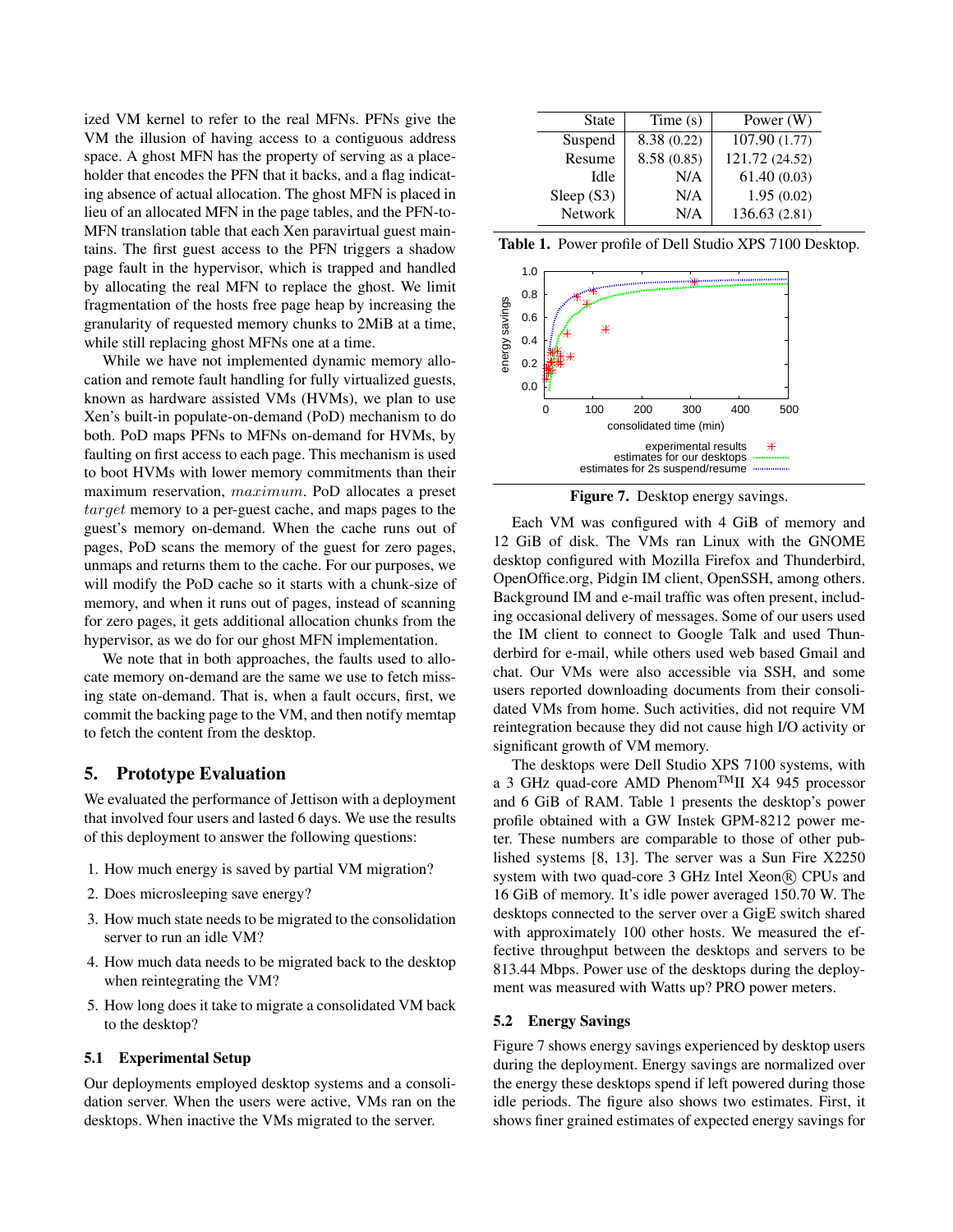

Figure 8. Power usage of a desktop and server during partial migration. The figure shows a reduction in the average energy use over time.

the desktops used in the deployment over varying lengths of consolidation time. Second, similar estimates for a desktop with similar profile characteristic as those in the deployment, except for having faster suspend and resume times of 2 seconds rather than nearly 8.5 seconds of our systems. These estimates were computed from memory access traces, as described in Section 3.4. The estimates match our experimental data well.

The experimental results show that our users were able to see reductions on their desktop energy use from as short idle periods as 4 minutes. While in short idle times of under 10 minutes we see savings of 7% to 16%, in longer idle times the savings were significant. In idle times of 67 minutes, we see 78% savings and, in idle times of 308 minutes, we see even higher savings of 91%.

In too short idle times, the energy expended by the desktop going to sleep and waking up is not outweighed by the energy savings of the short microsleeps available. The reason is that the desktops we use have very slow suspend and resume times (nearly 8.5 seconds). We note, however, that recent laptops have demonstrated short resume times, such as nearly 2 seconds in both the Macbook Air [2] and Acer Aspire S3 [1]. We argue that with approaches such as Context-Aware Selective Resume [26] that initialize only the necessary devices on wake-up, desktops can achieve fast suspends and resumes that are comparable to those of optimized laptops. The estimates for a desktop with 2-second suspend and resume in Figure 7 shows that, faster transitions lead to higher savings in short idle times. Intervals under 10 minutes would see savings that are closer to 30%.

Figure 8 shows detailed power usage of one desktop and the consolidation server over a 30 minute period in which the VM is consolidated to the server for 25 minutes. The figure shows the power usage patterns as the desktop performs microsleeps. At 1 minute and 57 seconds the VM begins migration to the server. This is represented by the first spike in power use in both the desktop and server. As the server runs the VM we note, two additional spikes, as batches of pages



Figure 9. Distribution of migration sizes for VMs with 4 GiB of memory. Plot order matches legend top to bottom.

are fetched for the VM. From 4 minutes and 21 seconds, the desktop performs a series of microsleeps until VM resume time. While initially, the energy use of the desktop nominally exceeds its idle use, as soon as the first microsleeps take place, the average energy use of the desktop drops below, and it continues to drop over the course of the idle period. As a result, the average power use of the desktop over the idle period drops from 61.4 W to 43.8 W, a savings of 28.8%. The energy savings of the desktop and the length of each microsleep increase over time.

While the server adds to energy use over an environment in which no consolidation is performed, it is worth noting that with our VM's working set sizes, each server is capable of hosting at least 98 VMs, so it's power use per VM amounts to less than 2 W. This power can be driven further down by increasing only the memory capacity of the server.

### 5.3 Network Load

Figure 9 shows the distribution of disk and memory state migrated during consolidation and resume stages. The results show that partial VM migration makes frugal use of the network. Overall, the mean amount of memory migrated (including data migrated by on-demand prefetching) to the consolidation server was 242.23 MiB, a mere 6% of the VMs' nominal memory. The average disk state migrated to the consolidation server was much smaller at 0.50 MiB. Similarly, on average, each VM migrates 114.68 MiB of memory and 6.81 MiB of disk state back to the desktop; confirming that VMs do not generate much dirty state while idle. This dirty state is generated by all processes that run in the VM independent of user activity, including always-on applications, but also tasks that run periodically, such as OS daemons and user tasks (e.g. browser JavaScript).

#### 5.4 Migration Latencies

User perceived latency is important because it directly affects the user's experience, and his willingness to accept any approach that relies on migration. Of particular importance is reintegration latency, the time it takes for a consolidated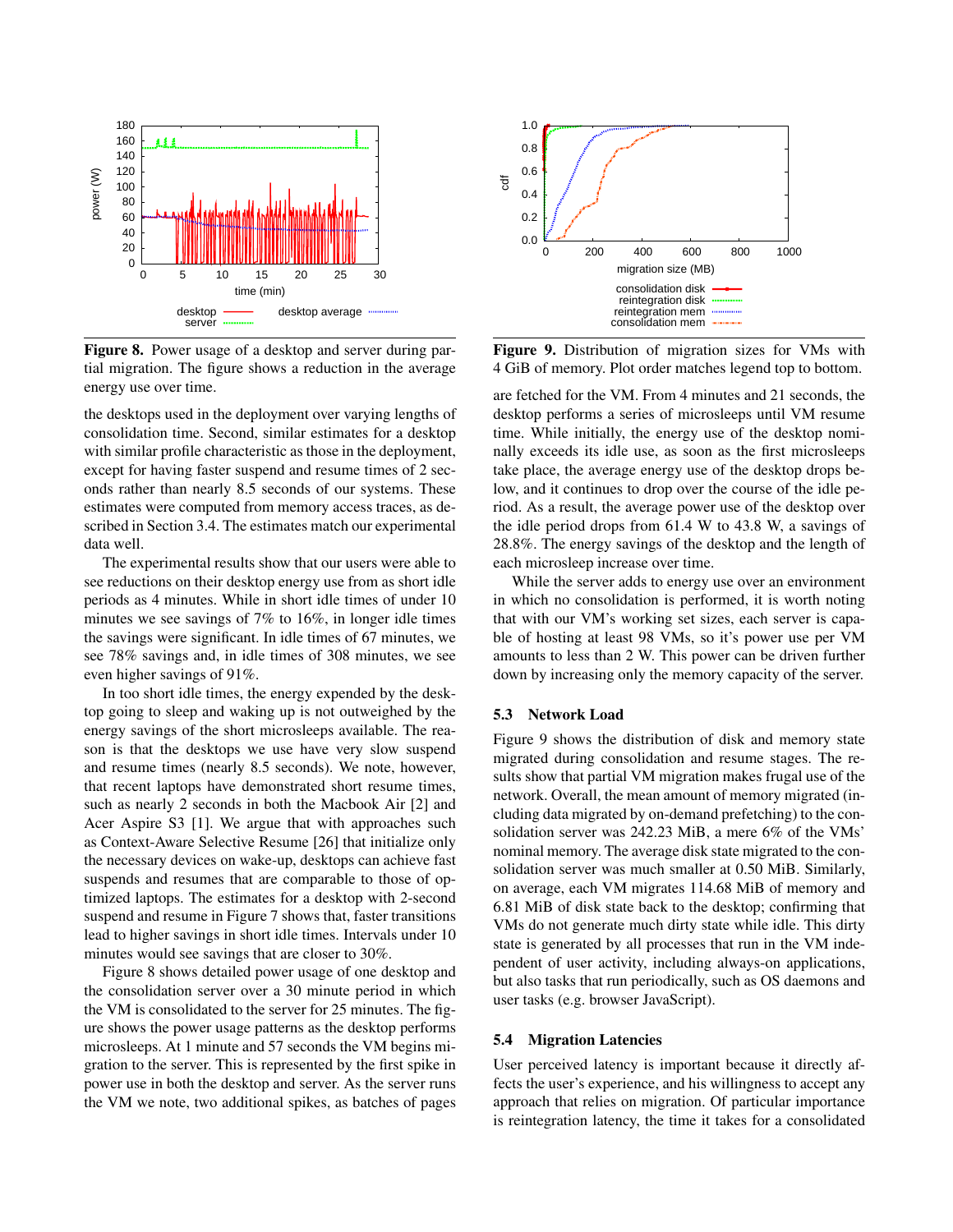VM to migrate to the desktop and resume execution there, on user request.

Our experiments show that the time to migrate a VM back to the user's desktop is small. On average, users can expect their VMs to reintegrate in 4.11 seconds. Similarly, the average time to consolidate a VM is 3.78 seconds. These results exclude the desktop hardware suspend and resume times, found in Table 1.

#### 5.5 Summary

Our evaluation shows that partial migration is able to achieve significant energy savings while generating only minimal loads on the network and providing low migration latencies to the user. These benefits are made possible by migrating barely more than the working set of idle VMs, and by taking advantage of microsleeps, short sleep times in which the desktop's attention is not required.

# 6. Scalability and Comparison with Full VM Migration

Next, we extrapolate the benefits of partial migration for settings with hundreds of desktops using user-idleness traces collected from real users in an office environment. We address the following questions: (i) How does partial migration compare against full migration in terms of network usage, overall energy savings, and the desktop reintegration latency experienced by users? (ii) Do the techniques scale with the number of desktops? (iii) Can they weather "boot storms" present in actual usage patterns? and most importantly, (iv) Do the energy savings exceed the capital costs required to deploy each technique?

*Simulation Environment.* Our evaluation uses simulation driven by real user traces collected using a Mac OS X based tracker that runs on a desktop and tracks whether the user is active every 5 seconds. Users are said to be inactive if they are not using the keyboard or mouse, and no program (e.g., a video player) has disabled the OS screen-saver timer. We deployed the tracker for 4 months at an industrial research lab on 22 researchers' primary work Macs including both desktops and laptops. The machines had user-controlled software environments - there were no corporate lockdowns in place. We collected 2086 person day traces from which a sample of 500 are shown in Figure 1. Of the full traces, 1542 days were weekdays and 544 were weekends. Because a number of traces were from laptops that users take home, usage patterns in the evenings and nights were heavier than would be expected of office desktops. Furthermore, since the lab has flexible work hours, the data does not show tightly synchronized boot storms at the beginning of the workday - the most highly correlated period of inactivity was the lunch hour. Therefore, we expect this dataset to provide fewer sleep opportunities, but a somewhat friendlier environment for migration than a traditional office environment.





The traces were fed into a simulator that simulates consolidation and reintegration activity over the course of a single day for a given number of users (traces) and a given value of the idle timeout, the time of user inactivity the system waits before consolidating a VM. Because of qualitatively different user behavior on the weekends, we ran simulations using weekday and weekend data separately. In the interest of space, we report only on weekday results unless otherwise stated. The simulations assume a shared GigE network, desktop VMs with 4 GiB of RAM, and the same energy profile as the desktops used in our experiments (Table 1). The simulator takes into account network contention due to concurrent VM migrations when computing consolidation and reintegration latencies. It also takes into account energy use during migrations and desktop sleep periods when computing energy savings. We bias the results in favor of full migration by ignoring iterative pre-copy rounds or disk accesses, and assuming exactly a 4 GiB network transfer per migration for both, consolidation and reintegration. Finally we assume that full migration saves 100% of the desktop's idle power when the VM executes on the server,

For partial migration, we used the distributions of VM memory and disk migration sizes for consolidations and reintegrations shown in Figure 9. Even though partial migration consolidations create network traffic on-demand, we assumed bulk transfers on consolidations for ease of simulation. This creates more network congestion and biases results against partial migration. To estimate energy savings for partial migration while accounting for the energy costs of consolidation, reintegration and servicing of faults, we scale the time the VM remains on the server by a factor obtained from Figure 7 that estimates the savings as a function of consolidation time for our desktops.

*Is Partial VM Migration a Real Improvement?* Section 5 suggests that when compared to full migration, partial migration significantly improves the network load and userperceived reintegration latency at the expense of reduced energy savings. The question then arises whether full migration can be made competitive simply by increasing the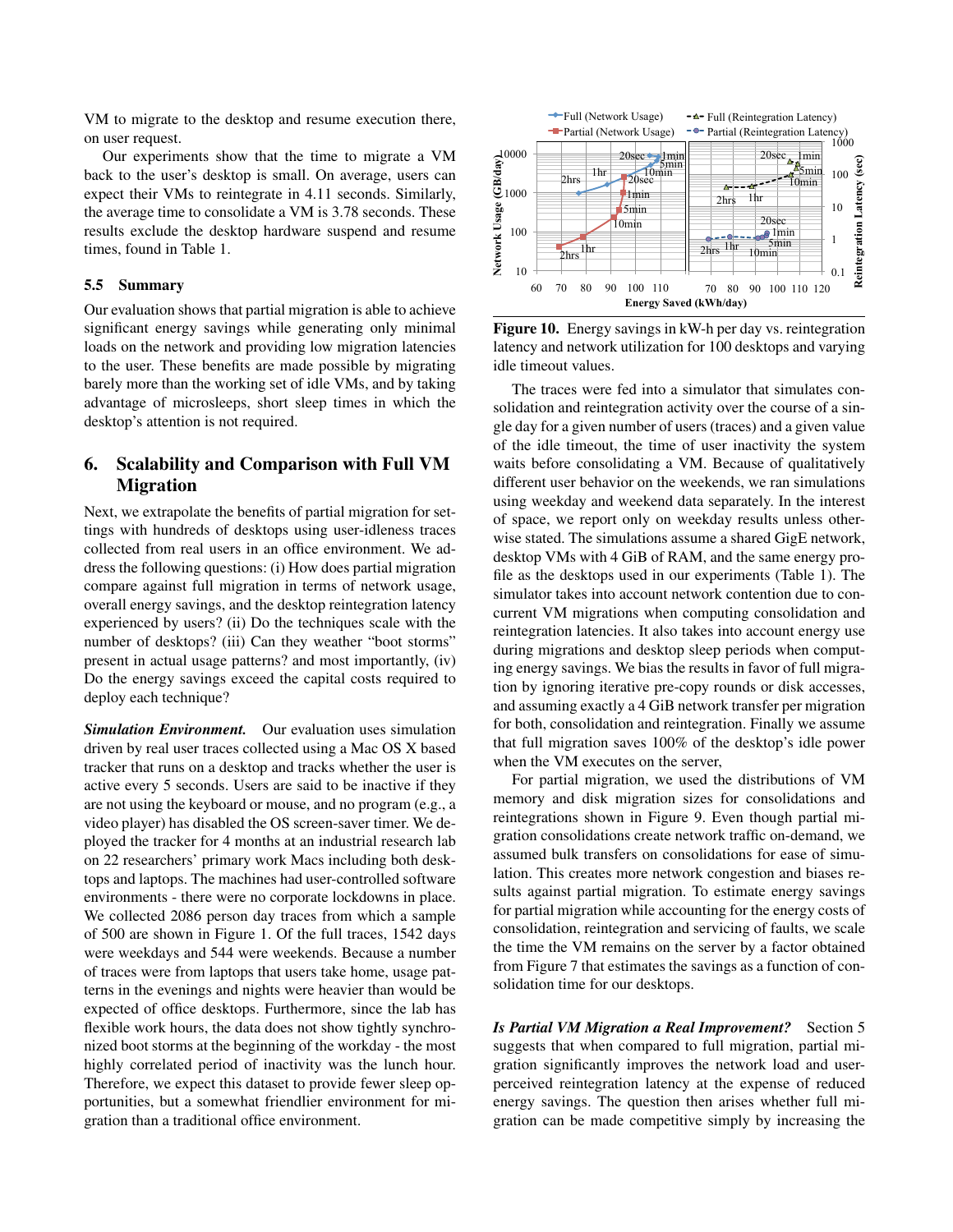idle timeout to migrate less aggressively, thus reducing network load and improving reintegration latencies, but reducing sleep opportunities and energy savings. Figure 10 shows that the answer to this question is an emphatic no. It shows a scatter-plot of energy savings per day against network load (left graph), and energy savings per day against reintegration latency (right graph) for different values of idle timeout in an office with 100 desktops. While partial migration does not match the highest energy savings possible using full migration in this setting (although it gets to within 85%), for an equal amount of energy saved, it has over an order of magnitude lower network load and reintegration latency.

The graphs also show that for both full and partial migration, there is a sweet-spot between 5-10 min for the idle timeout. Higher values significantly reduce energy savings, while lower values dramatically increase network load and reintegration latency without increasing energy savings much. For full migration, energy savings actually reduce for small idle timeouts because the aggressive migrations entailed lead to a lot of energy wasted in aborted migrations and oscillations between the desktop and consolidation server. Similar graphs for 10 to 500 desktops show that an idle timeout between 5 and 10 min provided the best balance of energy savings and resource usage across the board.

*Scaling with Number of Desktops.* Next, we show how the benefits of partial migration scale with the number of users. We use an idle timeout of 5 min for these experiments.

Figure 11(a) shows an over two orders of magnitude reintegration latency advantage for partial migration at 100 users that grows to three orders of magnitude at 500 users. Increased congestion and boot storms cause the performance of full migration to degrade with scale. In contrast, the latency of partial migration remains very stable. We contend that even at 100 users, the 151 s reintegration latency of full migration will be intolerable for users. Das et al. [13] propose using a remote desktop solution to provide immediate reintegration access to users to mask long reintegration latencies of full migration. However, remote desktop access has many limitations, such as the inability to seamlessly access local devices such as graphics cards, and the reliance on the performance of an overburdened network that is the cause of the long reintegration latencies in the first place. We show that partial migration offers a superior alternative.

Figure 11(b) shows that network utilization of partial migration is an order of magnitude lower than full migration, and remains low even as the number of users grows. Due to the fast consolidation and reintegration times, there are few aborted migrations. Aborted full migrations result from long migration times that increase with network congestion, and reduce successful attempts, and ultimately energy savings. The y2 axis of the figure shows the average daily network utilization in terms of total network capacity. Full migration quickly dominates the network (65% utilization at 100 users) and, as a result often requires dedicated network infrastructure to prevent interfering with other applications.

*Cost Effectiveness.* Figure 11(c) shows the overall energy savings in kWh per day for partial and full migration for both the weekday and weekend datasets. The y2 axis shows the corresponding annualized energy savings using the average July 2011 US price of electricity of USD 0.1058 per kWh<sup>2</sup>. As the number of desktops increase, partial migration becomes more efficient than full migration (85% of full migration at 10 users to 104% at 500 users) because the large consolidation times for full migration on an increasingly congested network significantly reduce sleep time opportunities. Weekends are better, but weekdays have significant savings as well - with idle timeout of 5 minutes, VMs spend an average of 76% of a weekday on the server. With at least 100 desktops, energy savings increase almost linearly with the number of desktops, at a rate of USD 37.35 and 33.95 per desktop per year for partial and full migration, respectively.

We can compare these savings to the yearly depreciation costs for the consolidation servers to determine whether the schemes can pay for themselves. The question we ask is: assuming a 3 year depreciation window, can each migration scheme justify the purchase of a server with energy savings alone? We assume a server with 16 GiB of memory, similar to our testbed system. Since fully migrated idle VMs are memory constrained on the server side, we assume 4 4 GiB VMs on a single server giving us a break-even server budget of USD  $33.95 \times 4$  VMs  $\times$  3 years, or USD 407.40. In comparison, the results from Section 5 show that we can fit 98 partial VMs on a 16 GiB server when using partial migration, giving partial migration a budget of  $37.35 \times 98$  VMs  $\times$  3 years, or USD 10,980.90. To put these numbers in context, we priced the SunFire X2250 server used in our testbed at USD 6099.<sup>3</sup> In conclusion, given existing server and electricity prices a large consolidation ratio is required to make consolidation of idle desktop VMs cost effective, and partial VM migration is able to provide this high consolidation.

### 7. Discussion

We discuss next the sensitivity of our results, how our approach fits in the contexts of shared storage and virtualization infrastructures, and the implications of our approach to hardware reliability and software behaviour.

*Sensitivity of Results.* Our experimental use of Jettison was limited to a Linux desktop based research environment and our results demonstrate the benefits of partial VM migration in this type of environment. While we cannot speculate about the system's behaviour under a different OS or different office scenarios, we hope that the applications we use, many of them available across platforms, exhibit sim-

<sup>2</sup> US Energy Information Administration: http://www.eia.gov/electricity/ <sup>3</sup> https://shop.oracle.com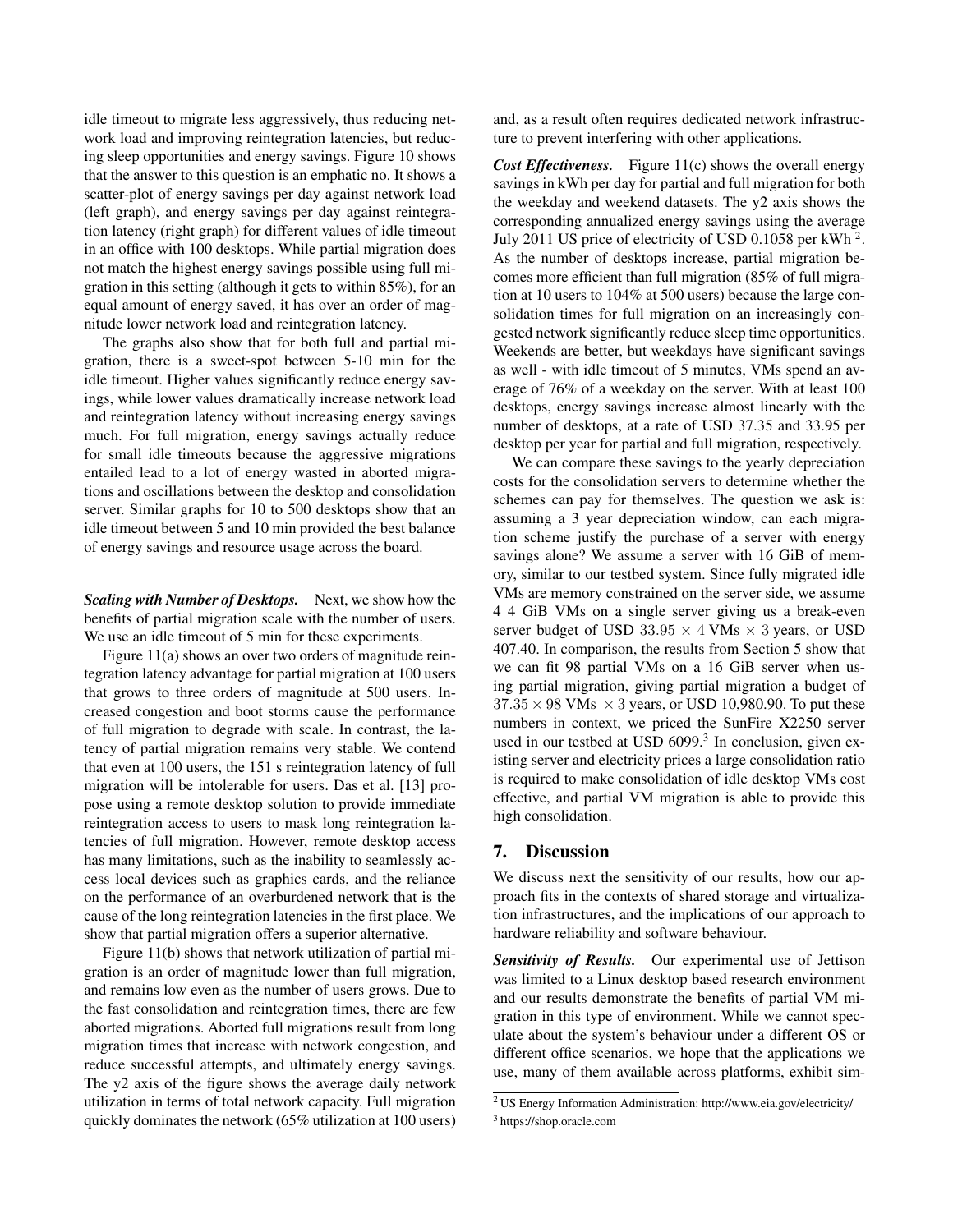

Figure 11. Performance of partial migration and full migration as the number of desktops grow.

ilar behaviours in other OSes. We expect to support other guest OSes after implementing the HVM support discussed in Section 4. In our current prototype, the only function that required domU kernel modification was the optional fetch avoidance for whole page allocations described in Section 3.1. On average, this optimization reduced the fraction of the working set fetched remotely by 9.06 MiB from 165.63 MiB to 156.57 MiB. Similarly, our study did not quantify the energy savings in a laptop computer, however, given their similarity to desktop energy profiles, with more than an order of magnitude gap between idle and sleep power, we expect the savings to be comparable to our desktop results. For example, Agarwal et al. [8] found idle and sleep power of three laptop models to be 16.0 W and 0.74 W, 27.4 W and 1.15 W, and 29.7 W and 0.55 W, respectively.

*Storage Placement.* As described in Section 1, partial VM migration is data placement agnostic. Disk state can be placed either in network servers or locally on the desktops. The benefit of partial VM migration is in reducing migration of run state and, as we have shown in Section 3 more than 99% of state accessed by idle VMs is memory (165.63 MiB), while disk represents less than 1% (1.16 MiB). An environment with shared network storage reduces the number of faults that must be serviced from the desktop, and potentially increase the energy savings with partial VM migration, though minimally. In our deployment, we used desktop local storage, which supports legacy environments where shared storage is not always available.

The semantics of failure of a consolidated VM on storage consistency is similar under both scenarios, and is based on checkpointing. When a VM is consolidated, memory and disk state is checkpointed on the desktop. Disk changes made by the partial VM are stored in the per disk dirty slice held as a file in the server. If a failure occurs on the server, Jettison resumes the VM from checkpointed state on the desktop. The benefit of this approach is that in case of server failure, the desktop resumes from consistent disk and memory state. The disadvantage is that disk state that was written on the server and that may otherwise be useful can be lost. In cases of server-side failures which do not corrupt the host's file system and from which the host can recover,

for example by rebooting, the dirty slice may still be recovered, though this is something we have not implemented. Presently, we have implemented the server-side disk writes buffering, which enables desktop recovery from checkpoint, only for the local disk driver. Adding a similar function to shared storage drivers is left for future work.

*Virtualization Context.* Virtual Desktop Infrastructure (VDI) has emerged in the past decade as a means to simplify desktop management. It consolidates desktop VMs permanently on shared servers and provides remote access to desktop clients. Full time conversion to VDI can help reducing idle energy use, by powering off idle client devices. However, the pace of adoption of VDI remains slow [15], and full fledged desktops continue to outsell thin clients used in VDI. These thick clients will remain in use for years to come. Our approach provides the energy savings benefits of virtual machine consolidation without incurring costs of full VDI deployment. Our infrastructure requirements are modest because servers need only host idle VMs. In addition, partial VM migration provides support for clients that leverage local hardware resources, such as 3D acceleration.

Partial VM migration can be used with the Intelligent Desktop Virtualization (IDV) model [6] to simplify desktop management. IDV manages desktops centrally while executing them locally on desktops. Partial VM migration VMs can be based off a single golden OS image that resides on a shared server, with user state placed on separate image layers. Like VDI, this approach allows administrators to perform administrative tasks such as software upgrades on a single master image.

*Reliability Implications.* Our use of microsleeps leads to two concerns. First, frequent power state transitions may lead to reduced life span of hardware components. And second, slow wake up times reduce responsiveness of applications during remote faults, and for networked applications this may cause unintended side-effects on connections.

The potential impact on the life span of system components may arise particularly because on system wake up, current desktops power up all devices, independent of whether they are required. For most instances of system wake up in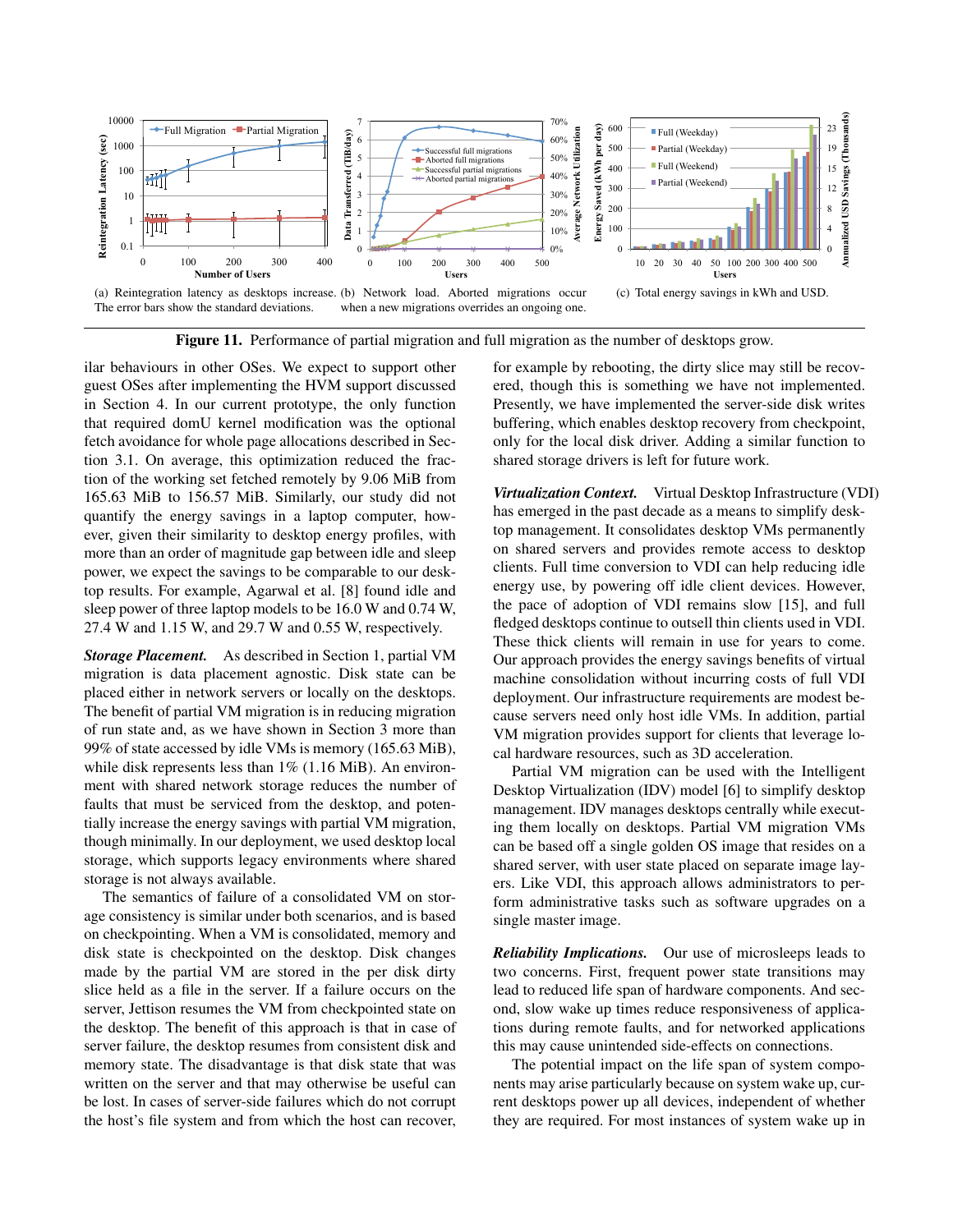partial VM migration, the majority of devices is not needed. Indeed, most desktop wake ups require only access to CPU, memory and network card.

This problem can be mitigated with the Context-Aware Selective Resume approach proposed by Wright et al. [26]. That paper demonstrates that the majority of resume time is spent on OS and BIOS re-initialization, and shows that an approach that bypasses most devices and, in fact, does not re-initialize the entire OS on wake-ups but only the components necessary to, for example read memory and access the network, may reduce resume and suspend times by up to 87%.

In terms of software reliability, the desktop applications we used were able to content gracefully with the increased latency required to fulfill a remote fault when the desktop is microsleeping. In our experience, applications that rely on TCP and do not expect real time network performance can function reliably even during short absences of an end point. For example, the default Linux configuration for TCP allows for retries for up to 13 to 30 minutes, which has proven far more than sufficient to deal with the 8 to 17 seconds remote fault latency, in the worst case, in our usage of the system.

## 8. Related Work

Although VM consolidation is one of the oldest ideas in cloud computing, previous work has focused on coarse-grain migration of VM memory state. Once the decision to migrate a VM has been made, the migration is executed to completion. Live migration [12] allows execution to begin at the destination before state is fully transferred from the source, but the transfer is completed in the background. After completion, no residual VM state is retained on the source machine in anticipation of a future reverse migration. This stateless model makes sense in the context of large public clouds, where all machines are viewed as a common pool. In our use case, however, a user is typically associated with a specific desktop. Preserving migrated state in anticipation of a reverse migration is likely to have high payoff and, indeed, our work shows that it does.

Enterprise energy savings through desktop consolidation in a private cloud has been previously explored in the context of LiteGreen [13]. However, the consolidation technique used there is the coarse-grain migration approach described in the previous paragraph. While LiteGreen shows significant energy savings, we expect many advantages with finegrain migration. As discussed, these advantages include the ability to target shorter periods of idleness, a smaller private cloud, and greater tolerance of unpredictable user behavior.

More broadly, there has been extensive previous work on understanding the potential for energy savings from desktop computing infrastructure. Modern computers ship with built-in mechanisms to reduce the power usage of idle systems by entering low power sleep states [3] . However, recent studies have found that users are reluctant to put their idle systems in low power states. Nedevschi et al. [19] find that desktop systems remain powered but idle for an average of 12 hours daily. Webber et al. [25] find that 60% of corporate desktops remain powered overnight. It is conjectured that people refuse to put their system to sleep either for the off-chance they may require remote access, run background applications (IM, e-mail), among other uses [8], or because many idle periods are short, often interspersed with active periods [13]. While there have been approaches to support remote access [4, 5, 7, 21], they do not support always-on application semantics. Support for always-on applications have been proposed [8, 9, 16, 19, 22] either through remote proxies or specialized hardware. These approaches require developers to re-engineer most applications to support bimodal operation, transferring control and state between the full-fledged application and its proxied instance. Alternatively, thin clients [20] allow users to run low power clients, which waste little power when idle. However, thin clients remain unpopular due to poor interactive performance, lacking crispness in response and local hardware acceleration. Also, thin clients require fully-provisioned cloud infrastructure that is capable of supporting their peak collective load.

Exploiting short opportunities for sleep while a host is waiting for work is also explored in Catnap [14]. Catnap exploits the bandwidth difference between WLAN interface of end hosts and the WAN link to allow idle end hosts to sleep during network downloads while content is buffered in network proxies. That approach is focused on energy reduction in ongoing network transfers and not in providing continued execution of desktop applications during sleep.

In the data center, SnowFlock [18] has demonstrated the benefits of on-demand state migration to instantiate stateful worker replicas of cloud VMs. Our work has shown that ondemand migration is suitable for reducing energy use of idle desktops with our support of host sleep, the working set of an idle desktop VM is small and consists mostly of memory, on-demand migration scales better than full VM migration in shared office networks, and provides a means to reintegrate a partial VM state back to its origin.

In previous workshop paper [11], we proposed Partial VM migration. That work, however, only estimated the migration size and used simulation to estimate energy savings. In contrast, this paper presents a working implementation and an evaluation with a real deployment.

### 9. Conclusion

This work introduces *fine-grain migration of VM state with long-term residues at endpoints.* An important use of this capability is for energy savings through partial consolidation of idle desktops in the private cloud of an enterprise to support applications with always-on network semantics. When the user is inactive partial VM migration transfers only the working set of the idle VM for execution on the consolidation server, and puts the desktop to sleep. When